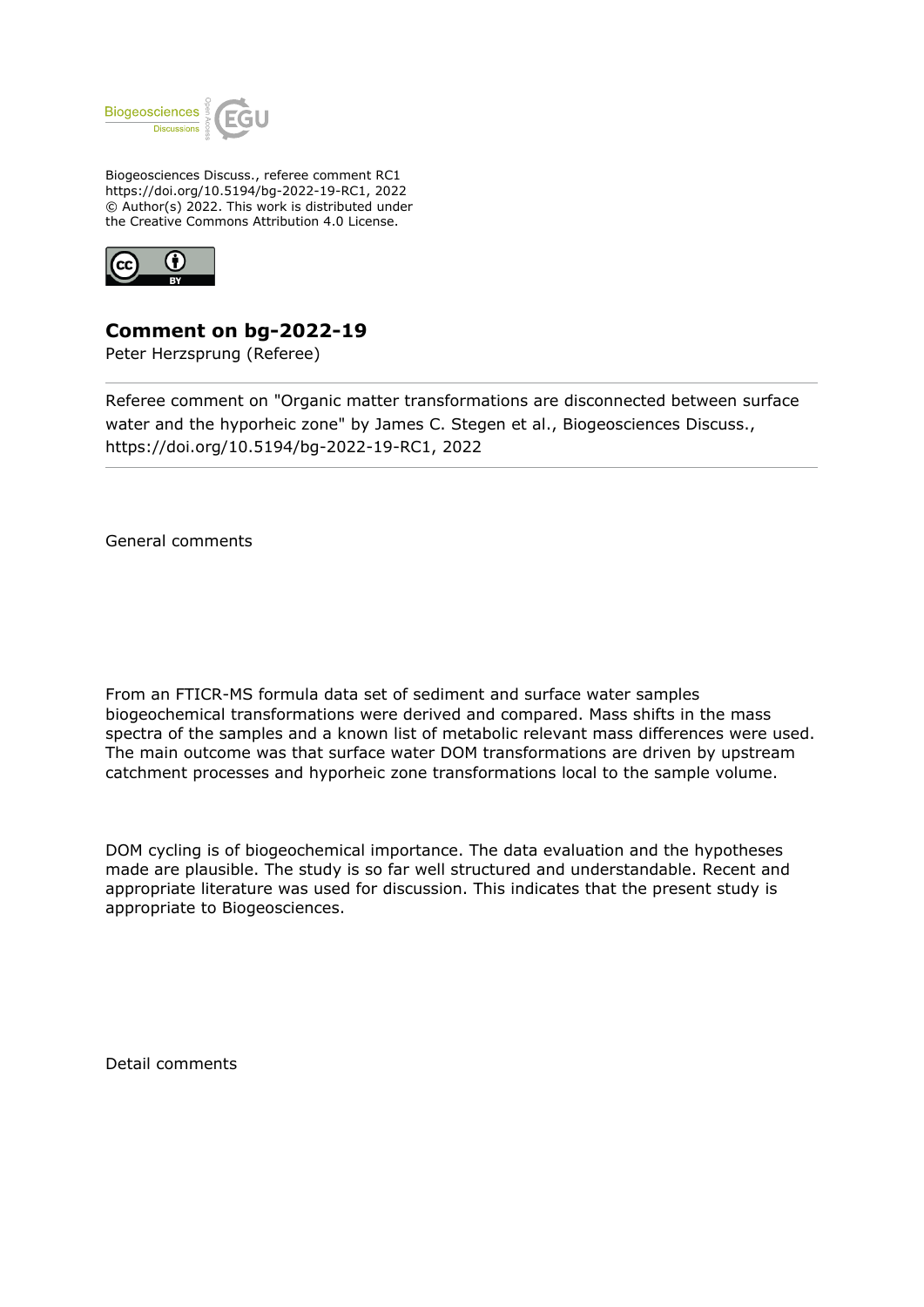Lines 32 – 34: Why is it surprising that DOM transformation processes are different from those in sediment or sediment pore-water? One can suggest that redox conditions and many other parameters are highly different as such nutrient (N, P) availability. In addition one can expect that processes must be different. In sediments and hyporheic zone adsorption / desorption processes (with participation of iron and other minerals) may play a role. In surface water photochemical transformations are possible whereas in sediment are of minor importance. In addition in surface water and sediment pore water different DOM species may be dominant driving other processes.

Lines 68 – 74: Here it is convincingly argued that photoproducts (which can be available) produced at the water surface can via hydrologic mixing enhance microbial turnover in the hyporheic zone.

Line 114: How many mL of filtrated supernatant sediment water extract were passed through which PPL cartridges (50 mg, 100 mg, 500 mg…)?

Line 117 – 123: Please provide at least the elements allowed to the mass calculator (how many N, S, P) and give basic information about formula assignment or cite software use, for example: Fu, Q. L.; Fujii, M.; Riedel, T., Development and comparison of formula assignment algorithms for ultrahigh-resolution mass spectra of natural organic matter. Anal. Chim. Acta 2020, 1125, 247-257.

Line 137 – 138: list of common biochemical transformations, the associated data package, please refer to Table S3 there. The readership should have the opportunity to immediately find it.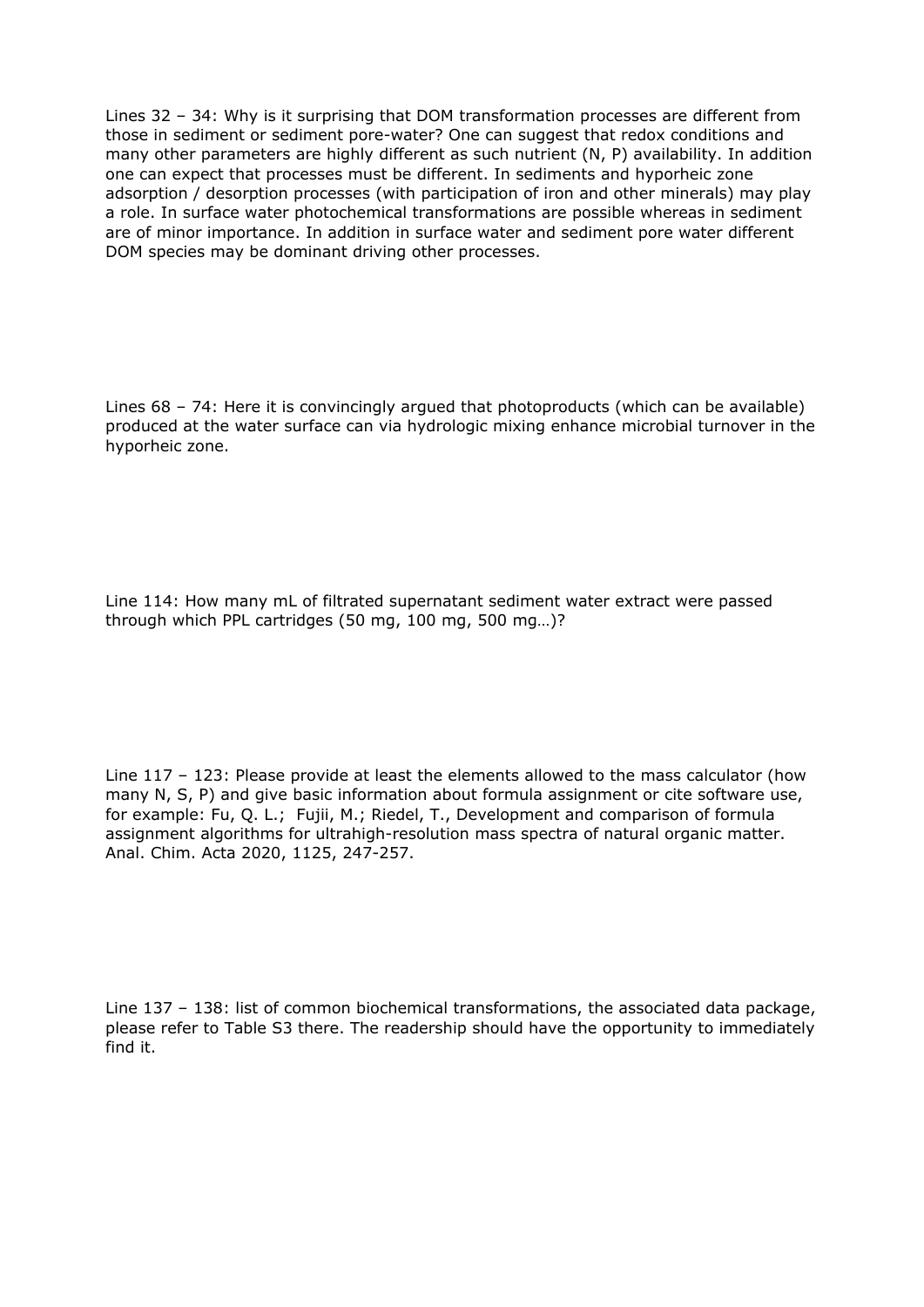Please provide a list of all abbreviations used in Tables S1 - S5 (may be in an additional table there)

Line 140: this is an interesting idea to regard mass shifts between components as transformation. From my viewpoint one can support the hypothesis that such transformation must have occurred. However there is no reference system to be sure at what time or at what place this transformation did occur. It might have occurred randomly in the past anywhere in the soil or catchment area.

In any case the limitations of the mass shifts assumptions as transformation should be discussed.

Line 150: the composition of transformations, is biotic and abiotic meant, and the list in Table S3? Is it possible to mark in an additional column which fragment is suggested biotic and which abiotic?

Question: Only the mass shifts were evaluated, not the mass peak intensities? Is this the reason why the intensities were not provided in Table S2?

Line 184 – 185: As a limitation of this statement, only the number of mass shifts was evaluated. There is no information if Y shifts came from leaching the sediment and X additional shifts came from further reactions in the pore-water. Biogeochemically active means this location where the sample was taken from, not the place from where the sample composition was generated and afterwards transported to the location under consideration.